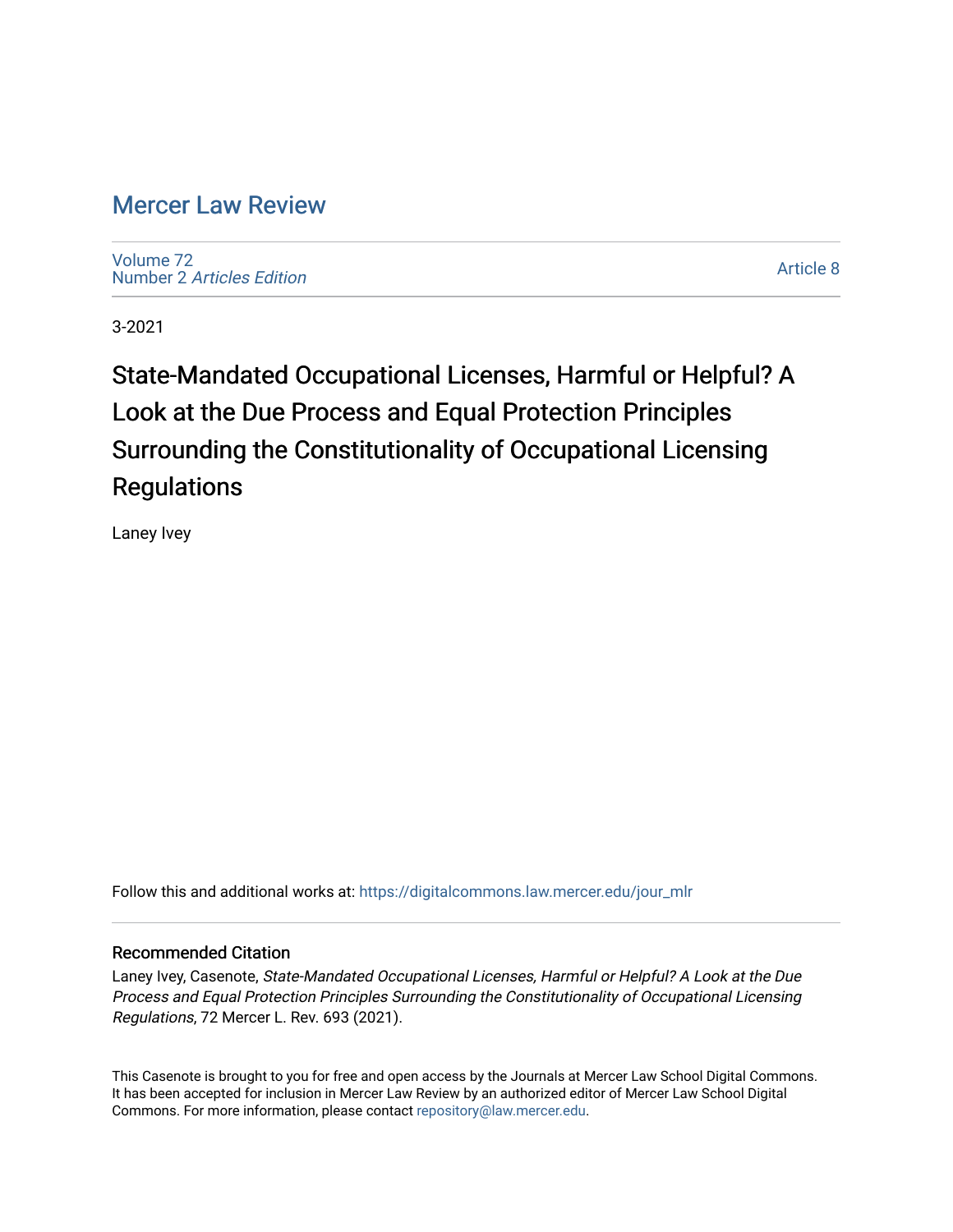# **State-Mandated Occupational Licenses, Harmful or Helpful? A Look at the Due Process and Equal Protection Principles Surrounding the Constitutionality of Occupational Licensing Regulations \***

#### I. INTRODUCTION

Mary Jackson, a twenty-eight-year lactation consultant veteran, saw her ability to pursue her passion and her livelihood slip away with the passing of the Georgia Lactation Consultant Practice Act  $(Act)^1$  in 2016.2 Under the Act, the International Board Certified Lactation Consultant (IBCLC) certification is required by the state of Georgia in order to be considered a licensed lactation consultant.3 Due to her lack of an IBCLC certification, Jackson, a Certified Lactation Counselor (CLC), cannot legally perform her job, where she provides crucial

<sup>\*</sup>I would first like to thank my Casenote advisor, Professor Jim Fleissner, for his constant support and assistance throughout the writing process. His knowledge and expertise were invaluable in the construction of this Article. A big thank you also to my parents, Mark and Sonia Ivey, for their steadfast love and support throughout all my law school endeavors. A final thank you to Tate Crymes who has supported and encouraged me every step of the way.

<sup>1</sup> Georgia Lactation Consultant Act, O.C.G.A. § 43-22A-1 (2020).

<sup>2</sup> J. Justin Wilson*, Breastfeeding Battle: New Georgia Law Will Put Many Lactation Consultants Out of Work*, INSTITUTE FOR JUSTICE (June 25, 2018), https://ij.org/pressrelease/ga-lactation-consultants-sue-to-save-their-jobs-and-end-unconstitutionallicensing-law/.

<sup>3</sup> O.C.G.A. § 43-22A-2 (2020).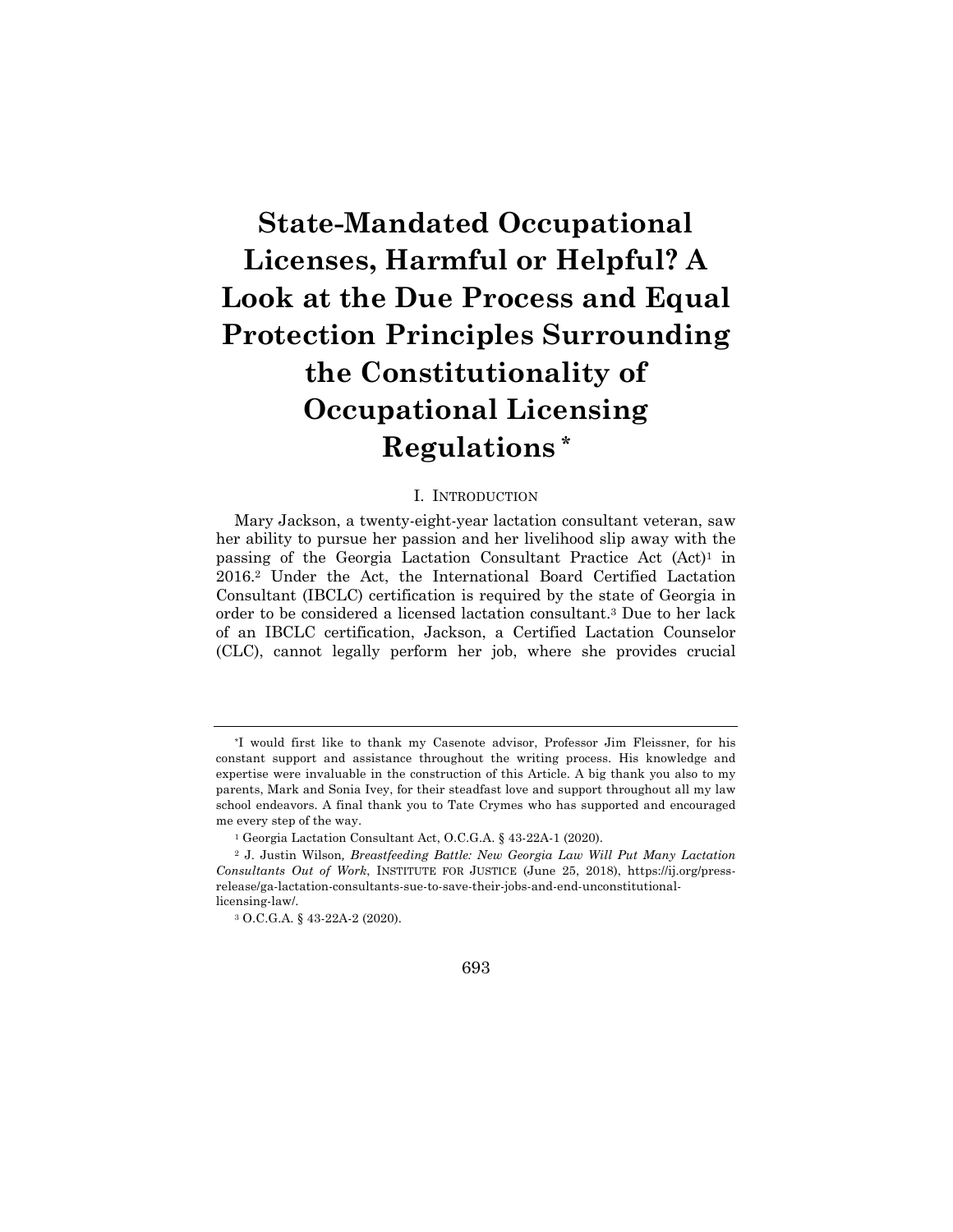lactation support to families and mothers at Grady Memorial Hospital.4 This Act is one of many the Georgia General Assembly passed over the years in an attempt to expand regulations on occupational licensing in Georgia.5 However, instead, this Act detrimentally dampened the right of Georgians to pursue the career path of their choosing in lactation care and services.6

The battle between the police powers of the State and the right of citizens to freely choose their profession has been a conflict ranging over many centuries with roots in the authorities and rights granted by both the U.S. Constitution as well as the Georgia Constitution.7 This battle has taken a modern approach as courts now seek to address whether the police powers granted to the State outweigh the constitutional rights of Georgians to pursue the occupation of their choice and to receive equal treatment along with those who fall into the same class.8 The Georgia Supreme Court delved into this constitutional dilemma once again in *Jackson v. Raffensperger,9* when it addressed whether the Georgia Lactation Consultant Practice Act violated the Due Process Clause10 and Equal Protection Clause11 of the Georgia Constitution.12 Relying on precedent, the court reaffirmed Georgians, specifically CLCs like Jackson, that their passion will not go to waste because they have the unwavering right to pursue a career in the occupation of their choosing free from unreasonable government interference.13 Likewise, the court reaffirmed the right of CLCs to be treated similarly to those with an IBCLC certification.14

#### II. FACTUAL BACKGROUND

Lactation care providers (LCs) offer breastfeeding education, support, and other guidance to families in both clinical settings and in

- <sup>7</sup> *See generally* U.S. CONST. amend. XIV, § 1; GA. CONST. art. I, § I, para. I-II.
- <sup>8</sup> *See Jackson,* 308 Ga. at 737, 843 S.E.2d at 578 (2020).
- <sup>9</sup> *Id.* at 736, 843 S.E.2d at 576 (2020).
- <sup>10</sup> GA. CONST. art. I, § 1, para. 1.
- <sup>11</sup> GA. CONST. art. I. § 1, para. 2.
- <sup>12</sup> *Jackson,* 308 Ga. at 736–37, 843 S.E.2d at 578.
- <sup>13</sup> *Id.* at 737, 843 S.E.2d at 578.
- <sup>14</sup> *Id*.

<sup>4</sup> J. Justin Wilson*, Breastfeeding Battle: New Georgia Law Will Put Many Lactation Consultants Out of Work*, INSTITUTE FOR JUSTICE (June 25, 2018), https://ij.org/pressrelease/ga-lactation-consultants-sue-to-save-their-jobs-and-end-unconstitutionallicensing-law/.

<sup>5</sup> *See generally* Bramley v. State, 187 Ga. 826, 2 S.E.2d 647 (1939) (professional photography); Jenkins v. Manry, 216 Ga. 538, 118. S.E.2d 91 (1961) (plumbing).

<sup>6</sup> Jackson v. Raffensperger, 308 Ga. 736, 736 843 S.E.2d 576, 578 (2020).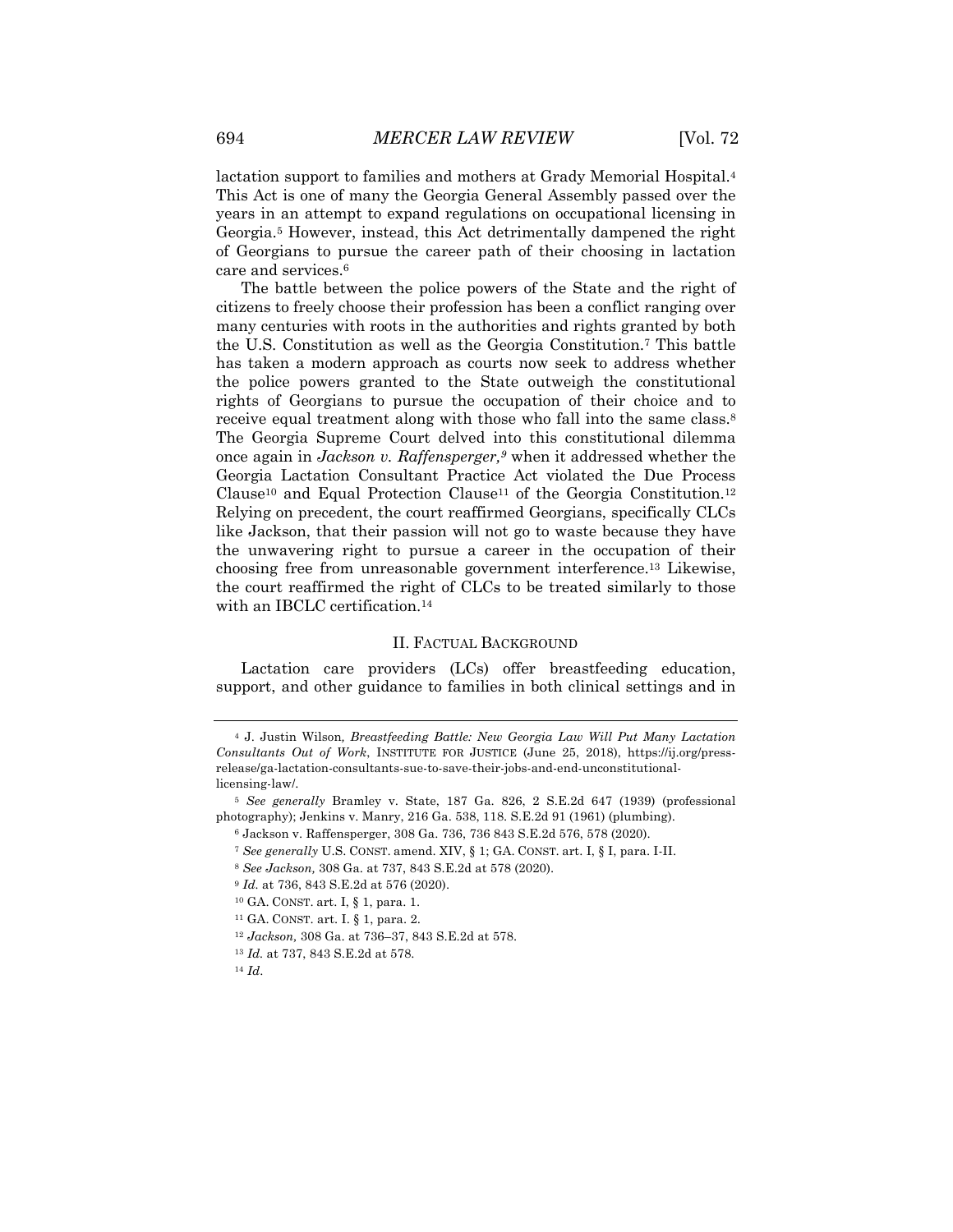their client's homes. It is important to note that LCs are not medical providers, nor can they diagnose or treat any medical conditions. Certification to become a LC is similar to other practitioners in the medical field, where hopeful applicants seek accreditation through private accrediting entities. In Georgia, there are two prominent certifications that LCs can seek, Certified Lactation Counselor (CLC), and International Board Certified Lactation Consultant (IBCLC). While IBCLCs require college-level courses, continuing education courses, and clinical hours on top of the examination in order to gain certification, CLCs only need to complete a forty-five-hour course and pass an examination.15

Further, CLCs and IBCLCs differ in a multitude of other ways. There are many diverse settings lactation consultants can work in. CLCs work in client's homes as well as medical settings across the state, thus increasing their accessibility to rural Georgians. IBCLCs, on the other hand, are located primarily in metro Atlanta and other urban areas as they are typically nurses or other healthcare professionals along with their position as an IBCLC. Furthermore, IBCLCs frequently charge their clients more than CLCs, as they are usually associated with hospitals or similar institutions. In the state of Georgia, there are roughly 335 IBCLCs compared to the more than 800 CLCs.16 Despite the licensure requirement difference, there is no evidence that CLCs or any other unlicensed lactation consultant have ever "harmed public health, safety, or welfare ...."<sup>17</sup> Further, CLCs and IBCLCs are "equally competent to provide lactation care and services to mothers and babies."18

In June of 2018, a non-profit organization by the name of Reaching Our Sisters Everywhere, Inc. (ROSE) along with Mary Jackson, who is a licensed CLC and the Vice President of ROSE, filed a suit against the Georgia Secretary of State.19 Jackson and ROSE challenged the constitutionality of the Georgia Lactation Consultant Practice Act (Act), which was created to regulate the practice of lactation care and services by requiring a license from the Secretary of State.20 Jackson and ROSE alleged that the Act violated the Due Process Clause of the Georgia Constitution, which protects ones right to freely pursue an occupation.<sup>21</sup>

<sup>21</sup> *Id*.

<sup>15</sup> *Id*.

<sup>16</sup> *Id.* at 737–38, 843 S.E.2d at 579.

<sup>17</sup> *Id.* at 738, 843 S.E.2d at 579.

<sup>18</sup> *Id.*

<sup>19</sup> *Id.*

<sup>20</sup> *Id.* at 736, 843 S.E.2d at 578.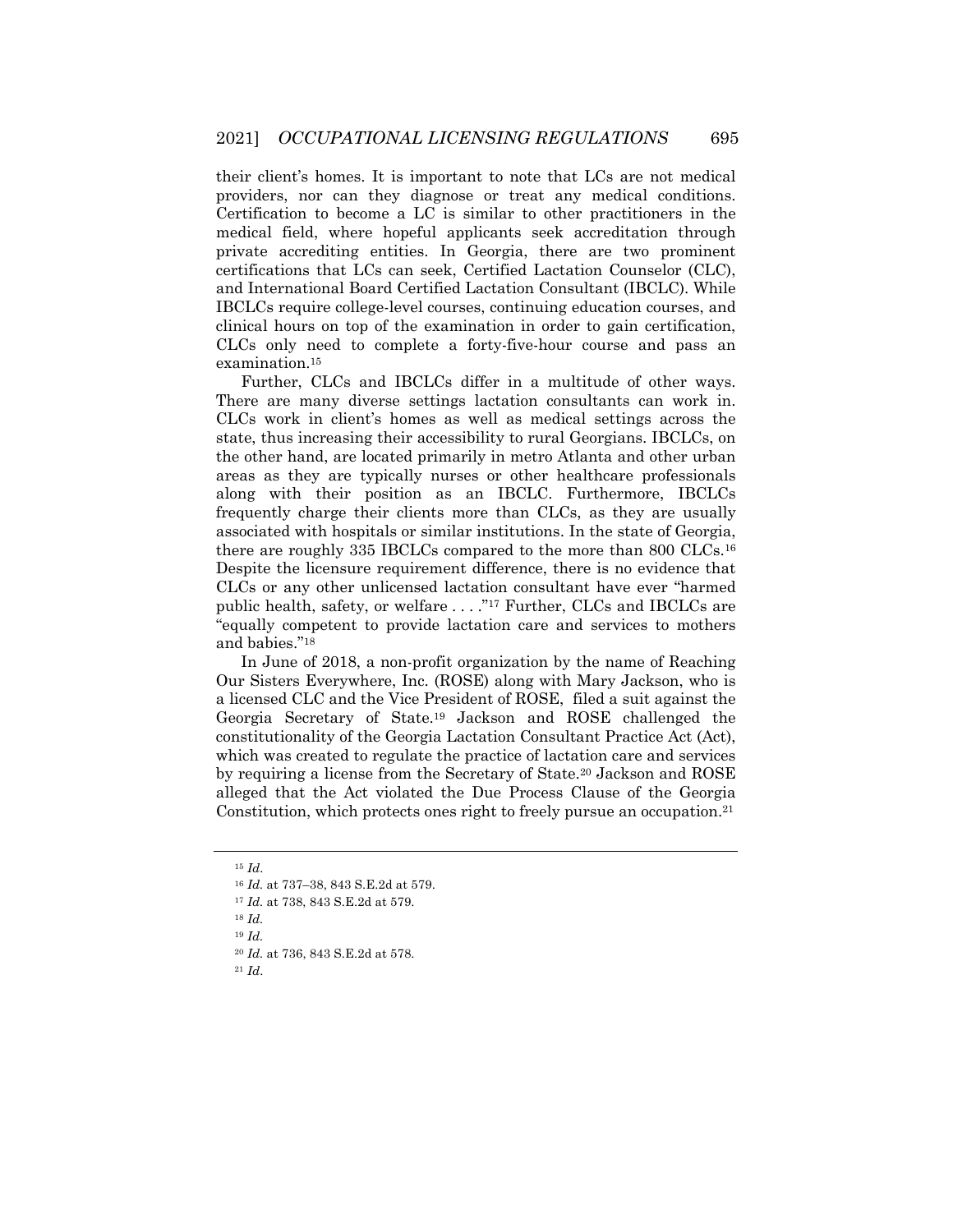Likewise, Jackson and ROSE also alleged the Act violated the Equal Protection Clause of the Georgia Constitution on the grounds that the Act treats similarly situated individuals differently.22 The Secretary of State filed a motion to dismiss, stating there was a failure to state a claim upon which relief could be granted. 23 The Fulton Superior Court granted the motion to dismiss, citing that the Georgia Constitution "does not recognize a right to work in one's chosen profession . . . ."24 The court also referenced a failure on the parts of Jackson and ROSE to adequately allege that a sufficient similarity existed between those who were able to obtain a license and those who were not.25 Ultimately, the Georgia Supreme Court reversed the holding of the trial court, citing an extensive legal precedent which evidences the protection of Georgians' right to work in their chosen profession without unreasonable government interference.26 Further, the Georgia Supreme Court again recognized that those who work in the same profession are generally similarly situated.<sup>27</sup>

#### III. LEGAL BACKGROUND

#### *A. An Overview of the Georgia Lactation Consultant Practice Act*

The Georgia Lactation Consultant Practice Act is not the General Assembly's first attempt at regulating the LC profession. In 2013, the Georgia General Assembly considered adopting a bill which would require LCs to obtain licensing. After reviewing the proposed bill, the Georgia Occupational Regulation Review Council (Council) unanimously concluded there was no substantive evidence the LC license requirement would improve the health and safety of Georgia residents, and agreed the exclusion of all lactation certifications except for the IBCLC would lead to a decrease in access to breastfeeding support.<sup>28</sup> The Council also advised that CLCs and IBCLCs are "equally qualified" to provide Georgians with lactation care services.29 The proposed 2013 bill died in the committee.30 Following the failure of the 2013 proposed bill, the General Assembly successfully passed the

<sup>23</sup> *Id*. at 736, 843 S.E.2d at 578. <sup>24</sup> *Id.* <sup>25</sup> *Id.* <sup>26</sup> *Id*. at 737, 843 S.E.2d at 578. <sup>27</sup> *Id.* <sup>28</sup> *Id.* at 738, 843 S.E.2d at 579. <sup>29</sup> *Id.* <sup>30</sup> *Id.*

<sup>22</sup> *Id.* at 736–37, 843 S.E.2d at 578.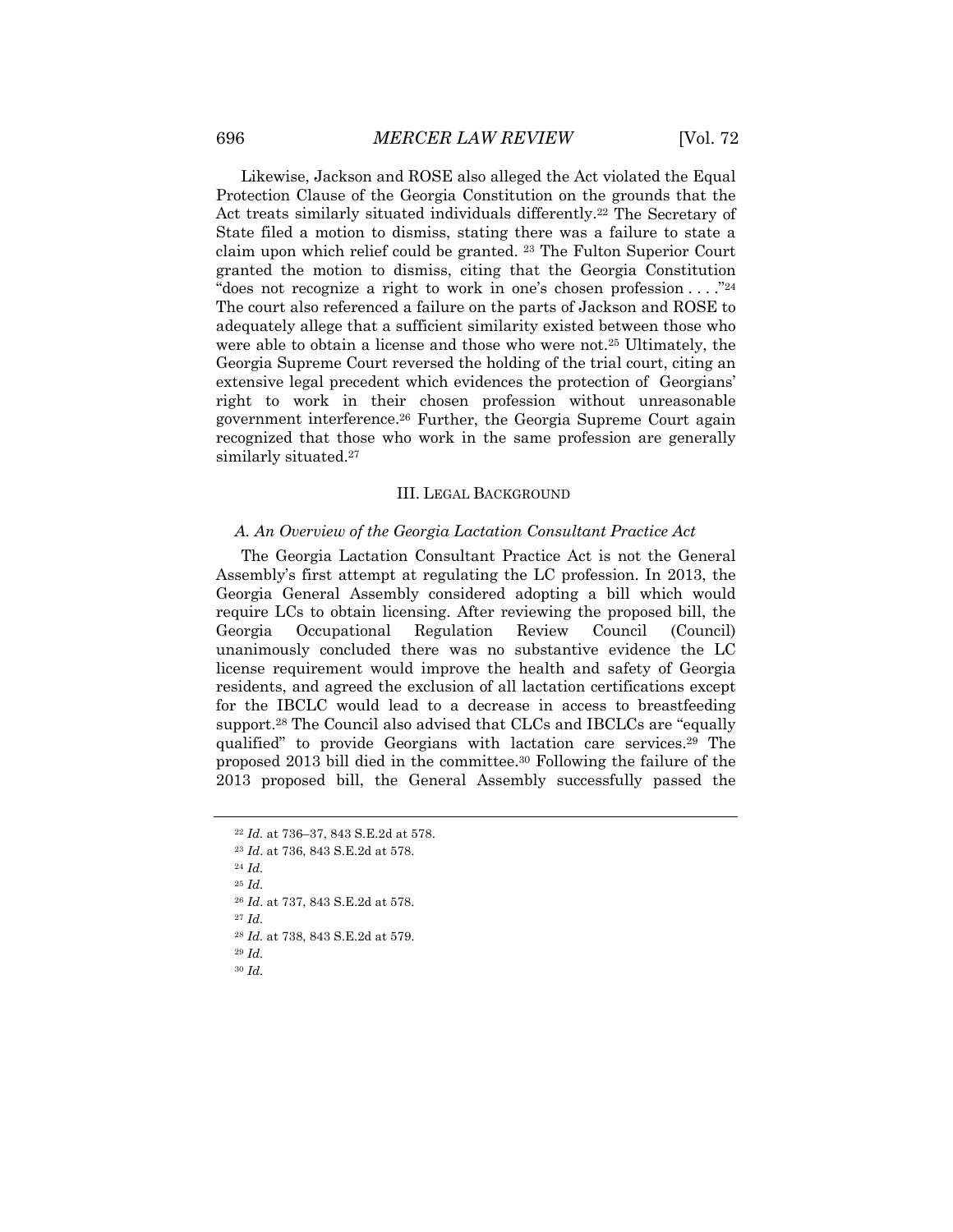Georgia Lactation Consultant Practice Act in 2016 without review by the Council. 31

The Georgia Lactation Consultant Practice Act outlines what constitutes lactation care and services, as well as the licensing requirements set forth by the state.32 The Act mandates any person seeking to provide lactation care or services for compensation to acquire a state-issued license.33 However, not every LC is eligible to obtain the license; only IBCLCs are eligible.34 The lack of eligibility to obtain a license deprives hundreds of CLCs from their right to legally pursue a career in the field of their choice, lactation care.35 Looking past the general description of what LCs do, the Act contains multiple exceptions to the licensing requirement, with most regarding healthcare professionals and students being exempt from the licensure requirement.36 Notably, the Act exempts those who volunteer as an LC from the licensure requirement so long as they do not hold themselves out as a licensed LC, do not charge a fee, and do not receive any form of compensation for their services.37

### *B. The Georgia Constitution Protects the Right to Work in One's Chosen Profession*

The Due Process Clause of the Georgia Constitution states, "No person shall be deprived of life, liberty, or property except by due process of law."38 Recognizing the long line of history surrounding the due process clause, this statute applies to the right to pursue a lawful occupation of one's own choosing, free from unreasonable interference

<sup>31</sup> *Id.* 

<sup>32</sup> O.C.G.A. § 43-22A-3(5) (2020). Lactation care includes lactation assessment through data collection; the creation of lactation care plans; the implementation of lactation care plans through demonstrations and instruction to parents, as well as communication with primary care providers; and the education, recommendation, and use of lactation assistance devices. *Id.*

<sup>33</sup> O.C.G.A. § 43-22A-11 (2020).

<sup>34</sup> O.C.G.A. § 43-22A-7 (2020).

<sup>35</sup> *See Jackson*, 308 Ga. at 738, 843 S.E.2d at 579.

<sup>36</sup> O.C.G.A. § 43-22A-13(4–5) (2020). The Act exempts those in the medical field and other similar fields from needing to obtain a license. Further, those who are students or preparing themselves for a career in lactation services are exempt from needing a license so long as a licensed lactation consultant supervises the student. *Id.*

<sup>37</sup> O.C.G.A. § 43-22A-13(6). Administrative expenses such as mileage are reimbursable. *Id.*

<sup>38</sup> GA. CONST. art. I, § 1, para. 1.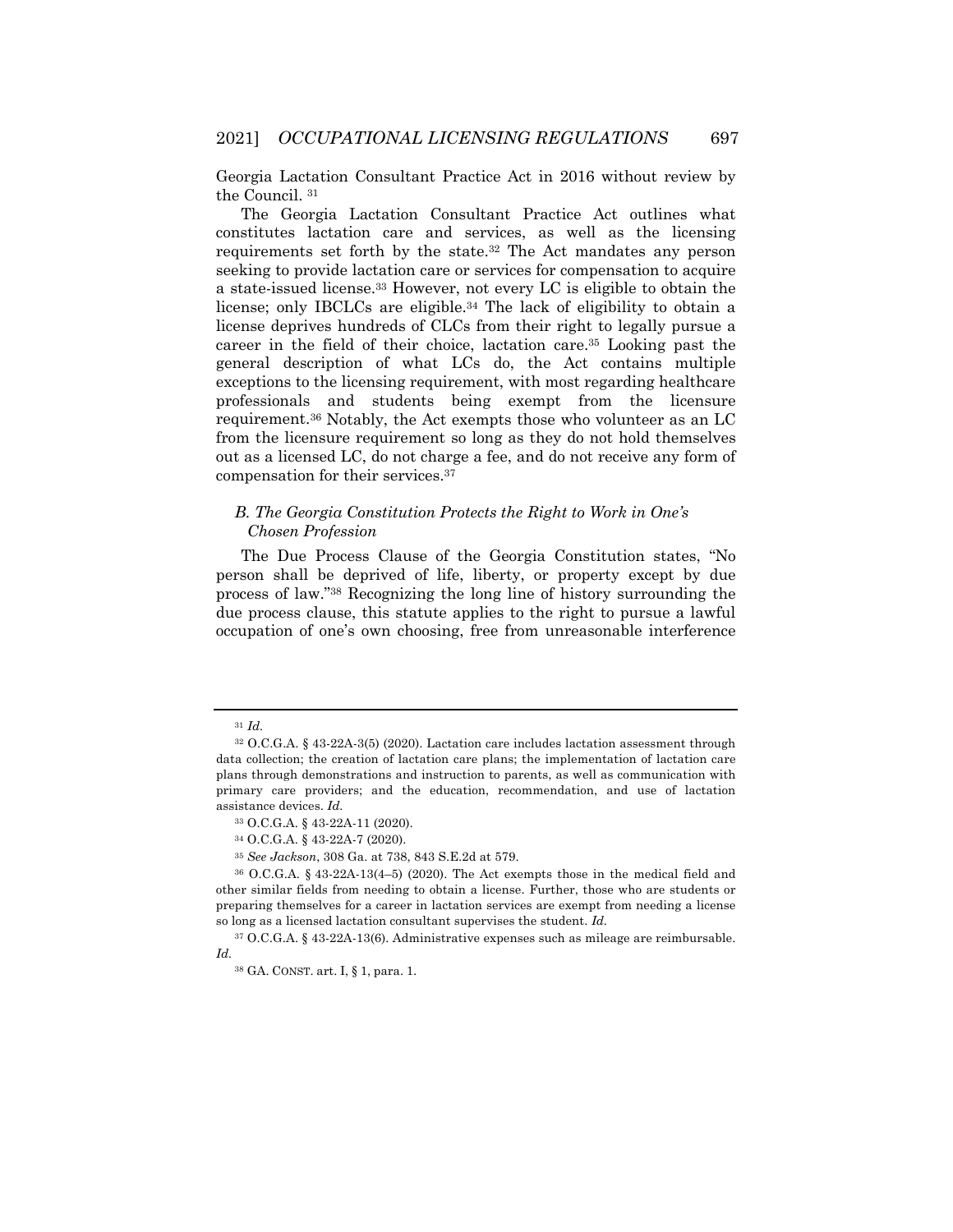from the government.39 For instance, the Georgia Supreme Court in *Bramley v. State*<sup>40</sup> struck down a statute requiring photographers to pay a licensing fee, sit for an examination, and to show good moral character in order to practice photography for hire.41 The Georgia Supreme Court continues to apply this standard through a legal analysis consisting of the court weighing whether or not the statute at issue is a legitimate regulation created to protect a public interest, or if it was created to restrict competition or promote revenue.42

The right to pursue the profession or trade of one's choice has a longstanding history in Georgia jurisprudence. The recognition of this right has continued for upwards of four centuries, dating all the way back to Anglo-American common law.43 The Due Process Clause of state and federal constitutions came into existence from the Manga Carta's Law of the Land Clause, which barred British government charter restrictions that created monopolies due to their unjust nature.44 These clauses were understood from the beginning to protect the freedom of one to practice a trade of their choice without undue interference from government.45

While there is a right to pursue the trade or profession of one's choice, in 1849, the Georgia Supreme Court recognized the right of the government to regulate the practice of a trade so long as it was to protect the public from harm or fraud.46 The court specifically stated that a prohibition on the growing of rice in a township did not violate economic freedoms because "every right is subject to the restriction, that it shall be so exercised as not to injure others."47 Following this precedent, the Georgia Supreme Court in *Bethune v. Hughes48* struck down an ordinance which prohibited people from selling goods outside of a city market unless the market was open.49 The court reasoned this ordinance was a violation of basic human rights, and hurt those who

<sup>45</sup> *Id*.

<sup>48</sup> 28 Ga. 560 (1859).

<sup>39</sup> Hugh William Divine, *Interpreting the Georgia Constitution Today*, 10 MERCER L. REVIEW 219, 220 (1959).

<sup>40</sup> 187 Ga. 826, 2 S.E.2d 647 (1939).

<sup>41</sup> *Id.* at 840, 2 S.E.2d at 654.

<sup>42</sup> Moultrie Milk Shed, Inc. v. Cairo, 206 Ga. 348, 352–53, 57 S.E.2d 199, 202 (1950).

<sup>43</sup> TIMOTHY SANDEFUR, THE RIGHT TO EARN A LIVING 17 (2010).

<sup>44</sup> Frank v. State, 142 Ga. 741, 747, 83 S.E. 645, 648 (1914).

<sup>46</sup> Green v. Savannah, 6 Ga. 1, 11 (1849).

<sup>47</sup> *Id.* at 13.

<sup>49</sup> *Id*. at 565.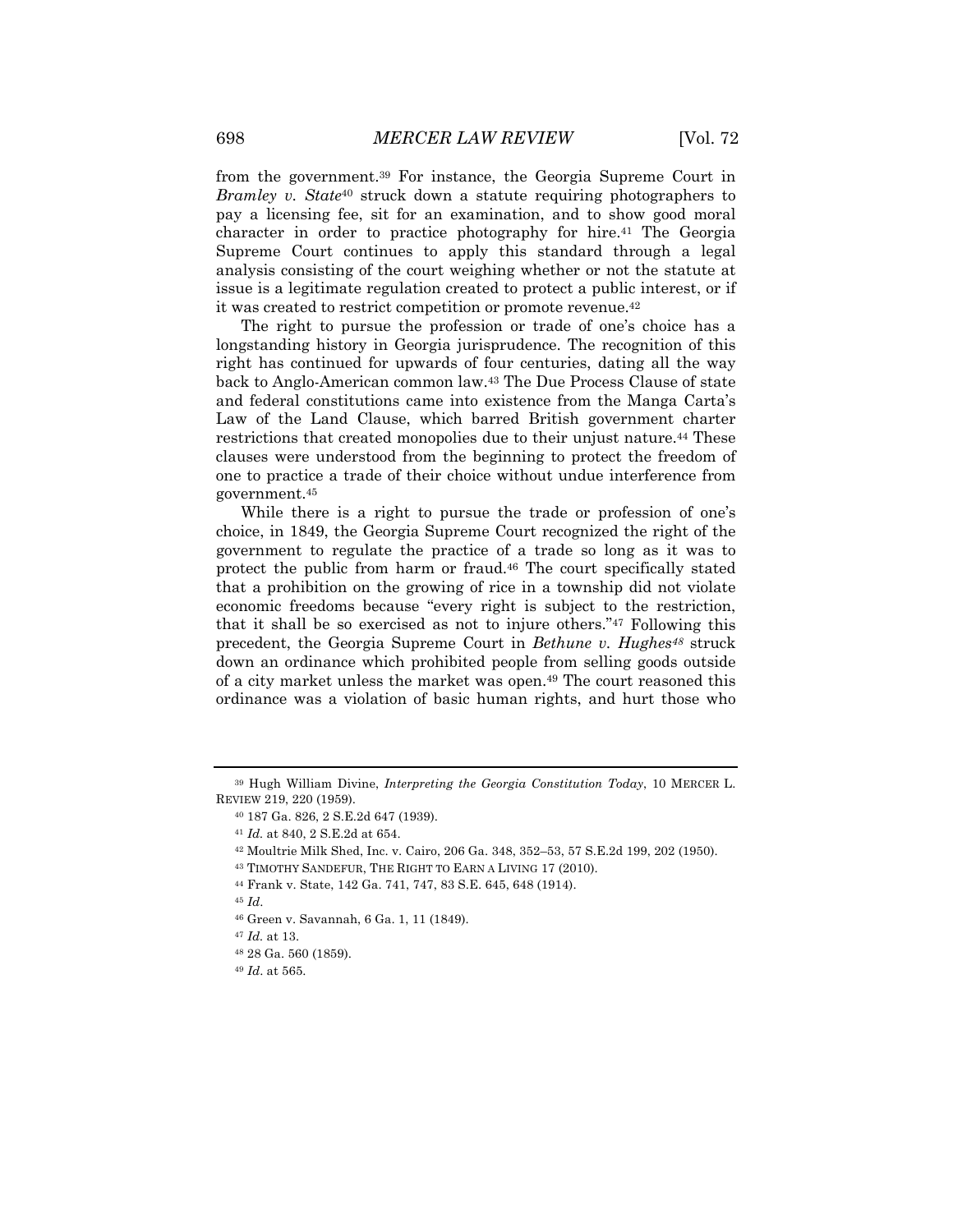were trying to make a living, instead promoting a selfish mentality of the few who were favored by and benefitted from the ordinance.<sup>50</sup>

Generally speaking, Georgia courts have largely held to the reasoning above, observing that "[t]he right to make a living is among the greatest of human rights, and when lawfully pursued can not be denied."51 The gospel of public policy is *salus populi suprema lex*, that is, the safety of the people should be the supreme law, and that the good of the public should come before anything else.52 The Georgia Court of Appeals recognized this ideology in *Felton v. City of Atlanta,*<sup>53</sup> holding that the freedom to work in one's chosen profession, restricted only by that which is necessary to protect public peace, health, safety, and morality, is so deeply recognized that limitations thereon are strictly construed.54 The court reasoned in *Felton* that when the main goal of public health and safety is no longer the focus, the restrictions put in place on labor are no longer constitutional.55

While a person is entitled to the right to pursue a career in the profession of their choice, free from unreasonable interference from the government, the State of Georgia has the right to exercise its police power to "protect public health and welfare" through the regulation of health related trades and professions.<sup>56</sup> This power is given to the State to provide for the general welfare of its people, and allows the State to prescribe any regulations deemed necessary to secure its people against the consequences of ignorance and incapacity, along with deception or fraud.57 The Georgia Supreme Court confirmed this notion in *Hughes v. State Board of Medical Examiners*,58 holding the State can exercise its inherent police power through restricting licensees as necessary to promote the welfare and safety of society.59

<sup>50</sup> *Id*. at 564.

<sup>51</sup> Schlesinger v. Atlanta, 161 Ga. 148, 158, 129 S.E. 861, 866 (1925).

<sup>52</sup> Green v. Coast L. R. Co., 97 Ga. 15, 34 (1895).

<sup>53</sup> 4 Ga. App. 183, 61 S.E. 27 (1908).

<sup>54</sup> *Id*. at 185, 61 S.E. at 27.

<sup>55</sup> *Id*.

<sup>56</sup> Brown v. State Bd. of Exam'rs of Psychologists, 190 Ga. App. 311, 312, 378 S.E.2d 718, 720 (1989); *see also* Foster v. Ga. Bd. of Chiropractic Exam'rs, 257 Ga. 409, 419, 359 S.E.2d 877, 884 (1987); Wise v. State Bd. for Examination &c. of Architects, 247 Ga. 206, 207, 274 S.E.2d 544, 546 (1981); Hughes v. State Bd. of Med. Exam'rs, 162 Ga. 246, 258, 134 S.E. 42, 47 (1926).

<sup>57</sup> Dent v. West Virginia, 129 U.S. 114, 122, 9 S. Ct. 231, 233 (1889).

<sup>58</sup> 162 Ga. 246, 134 S.E. 42 (1926).

<sup>59</sup> *Id*. at 256, 134 S.E. at 46.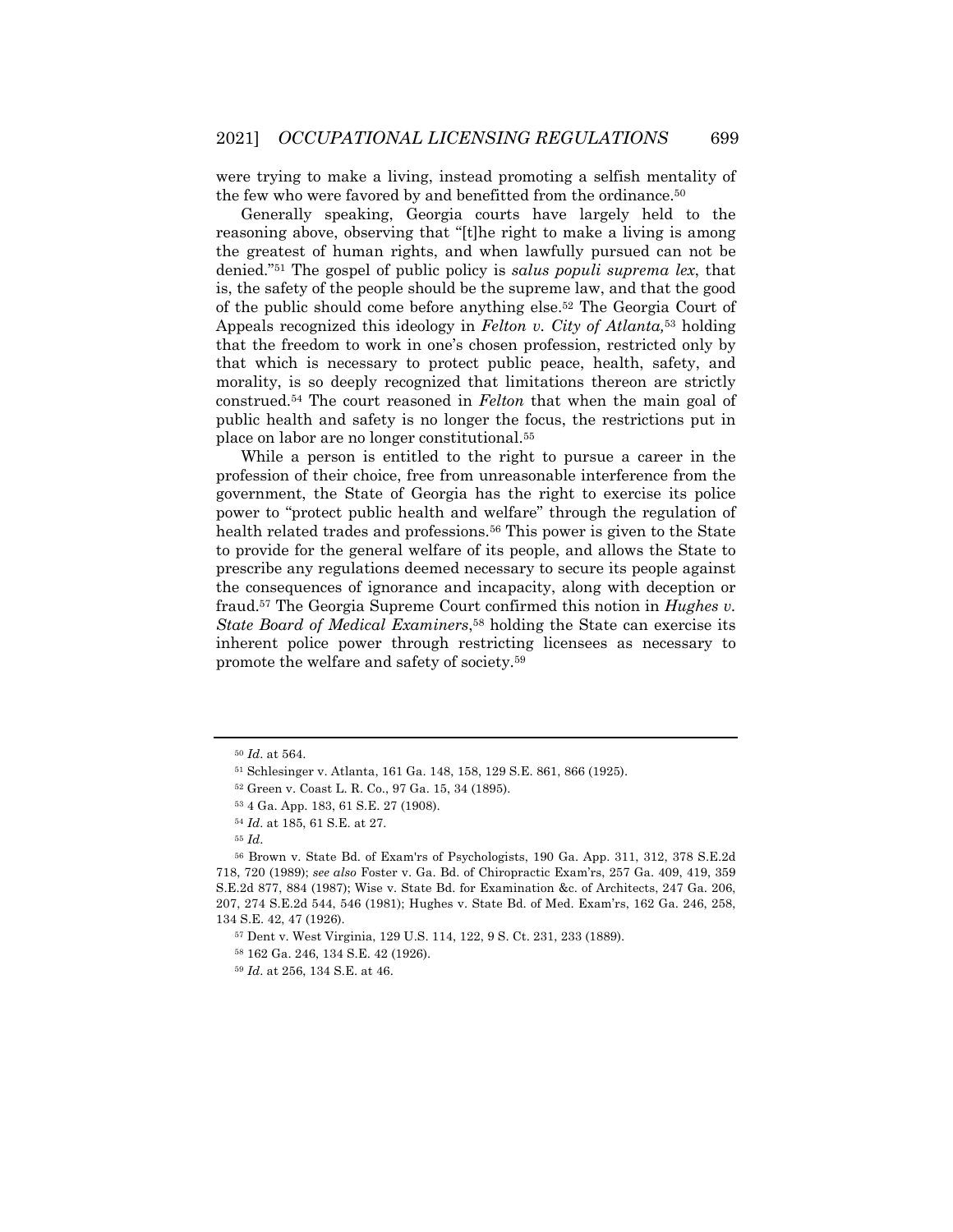#### *C. Georgia's Realistic Approach to Due Process*

The United States Supreme Court in *Nebbia v. New York60* abandoned its previously used "affected with a public interest" test, instead moving toward protecting economic liberties by adopting a policy of extreme legislative deference.61 The Georgia Supreme Court, on the other hand, adopted a more realistic approach, declaring, "no matter what other states or the Supreme Court of the United States 'may or may not have decided,"62 they will not follow the trend of disregarding the significance of economic liberty as a constitutional right.63 This stance allows Georgia courts to examine all restrictions on the exercise of business activities in order to ensure that regulations serve a legitimate public purpose and do not oppress any person.64 Following this precedent, the Georgia Supreme Court established a test of reasonability, looking at the impact of the regulation on the licensee and the public.65 This test ensures a person's constitutional right to practice any profession or occupation.66

On the other hand, the Georgia Court of Appeals acknowledged in *Brown v. State Board of Examiners of Psychologists67* that "[t]he State of Georgia, in the exercise of its police power to protect public health and welfare, may regulate health and related trades and professions."68 The court in *Brown* cited to both *Pace v. Smith69* and *Baranan v. State Board of Nursing Home Administrators70* when it held those in a healthcare profession do not have the constitutional right to practice healthcare, and that states can regulate healthcare licensing.<sup>71</sup> Referencing the reasonability test in *Baranan*, the court determined that a rule requiring applicants graduate from an accredited school was

<sup>63</sup> *Strickland*, 256 Ga. 669, 670, 353 S.E.2d 17, 18 (1987).

<sup>64</sup> Porter v. Atlanta, 259 Ga. 526, 528, 384 S.E.2d 631, 633–34 (1989).

<sup>65</sup> Baranan v. State Board of Nursing Home Administrators*,* 143 Ga. App. 605, 606–07, 239 S.E.2d 533, 536 (1977).

<sup>66</sup> *Id*.

<sup>67</sup> 190 Ga. App. 311, 378 S.E.2d 718 (1989).

<sup>68</sup> *Id*. at 312, 378 S.E.2d at 720; *see also* Foster v. Ga. Bd. of Chiropractic Exam'rs, 257 Ga. 409, 418, 359 S.E.2d 877, 884 (1987); Wise v. State Bd. for Examination &c. of Architects, 247 Ga. 206, 207, 274 S.E.2d 544, 546 (1981); Hughes v. State Bd. of Med. Exam'rs, 162 Ga. 246, 258, 134 S.E. 42, 47 (1926).

<sup>69</sup> 248 Ga. 728, 286 S.E.2d 18 (1982).

<sup>60</sup> 291 U.S. 502, 54 S. Ct. 505 (1934).

<sup>61</sup> *See id.* at 533, 54 S. Ct. at 514.

<sup>62</sup> Strickland v. Ports Petroleum Co., 256 Ga. 669, 670, 353 S.E.2d 17, 18 (1987) (quoting Cox v. GE Co., 211 Ga. 286, 291 85 S.E.2d 514, 519 (1955)).

<sup>70</sup> 143 Ga. App. 605, 239 S.E.2d 533 (1977).

<sup>71</sup> *Brown*, 190 Ga. App. at 312, 378 S.E.2d at 720.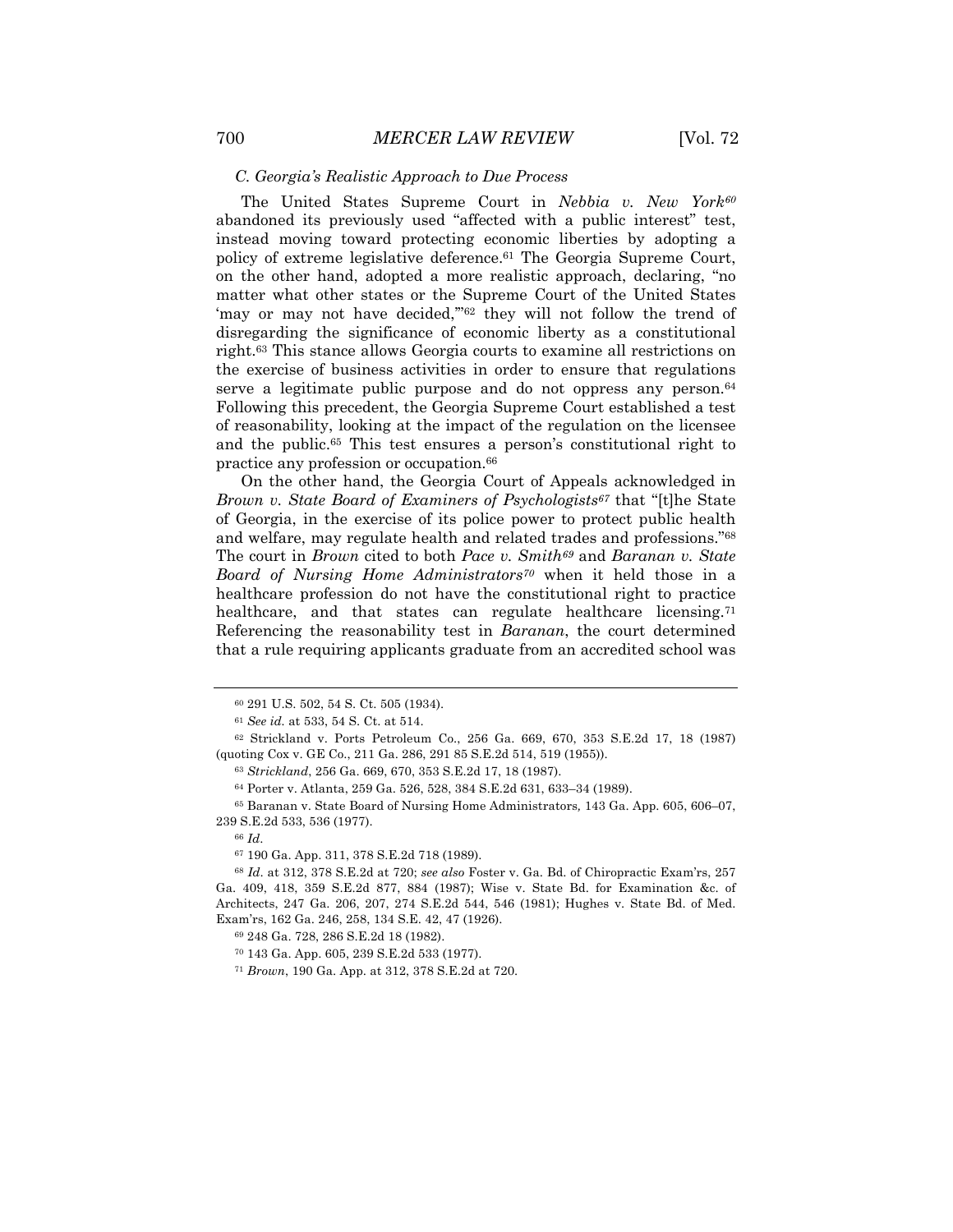constitutional, reasoning the rule was authorized by a statute creating and giving power to the advisory board, and because the rule itself was reasonable.72

The right of the state to regulate professions does not, however, turn the right to practice in one's chosen profession into a privilege which can be withheld.73 Instead, the state must show good reason to take away the constitutional right.<sup>74</sup> The purpose of this good reason safe guard is to protect the public from fraud and harm, not to protect those in the trade already from competition.75 As mentioned above, the rationale for licensing in the medical profession is one which requires a special level of skill and training, where a lack thereof could endanger the public or a person.76 The Georgia Supreme Court has previously held that "[u]nless an occupation affords some 'greater or more peculiar opportunity for fraud than do most of the other common occupations,' the police power is not to be successfully invoked to support a regulation . . . ."77 When the basis of the licensing regulation is not reasonable or rational in terms of public safety, the parameters put in place by the state are unconstitutional.78

#### *D. Equal Protection of Those in the Same or Similar Classes*

The Equal Protection Clause79 of the Georgia Constitution dates back to 1861, with roots in the State's first Bill of Rights.80 Under the Equal Protection Clause of the Georgia Constitution, "Protection to the person and property is the paramount duty of government and shall be impartial and complete. No person shall be denied the equal protection of the laws."81 The beginning phrase has remained unchanged since 1868.82 The creation of a claim under the Equal Protection Clause requires a claimant to establish they are similarly situated to other members of a class who are treated differently.83 While reasonable

<sup>72</sup> *Id*.

<sup>73</sup> Riley v. Wright, 151 Ga. 609, 613, 107 S.E. 857, 859 (1921).

<sup>74</sup> *Id*.

<sup>75</sup> Richardson v. Coker, 188 Ga. 170, 175, 3 S.E.2d 636, 640 (1939).

<sup>76</sup> *Dent*, 129 U.S. at 122, 9 S. Ct. at 233.

<sup>77</sup> *Richardson,* 188 Ga. 170, 174, 3 S.E.2d 636, 640 (1939) (citing *Bramley*, 187 Ga. 826, 2 S.E.2d 647 (1939)).

<sup>78</sup> State v. Moore, 259 Ga. 139, 141, 376 S.E.2d 877, 879 (1989).

<sup>79</sup> GA. CONST. art. I, § 1, para. 2.

<sup>80</sup> GA. CONST. art. I. § 1, para. 2 (differs from the original Bill of Rights only by the addition of the second sentence).

<sup>81</sup> *Id*.

<sup>82</sup> GA. CONST. OF 1861, art. I. § 1, para. 3 (1861).

<sup>83</sup> Bell v. Austin, 278 Ga. 844, 847, 607 S.E.2d 569, 573–77 (2005).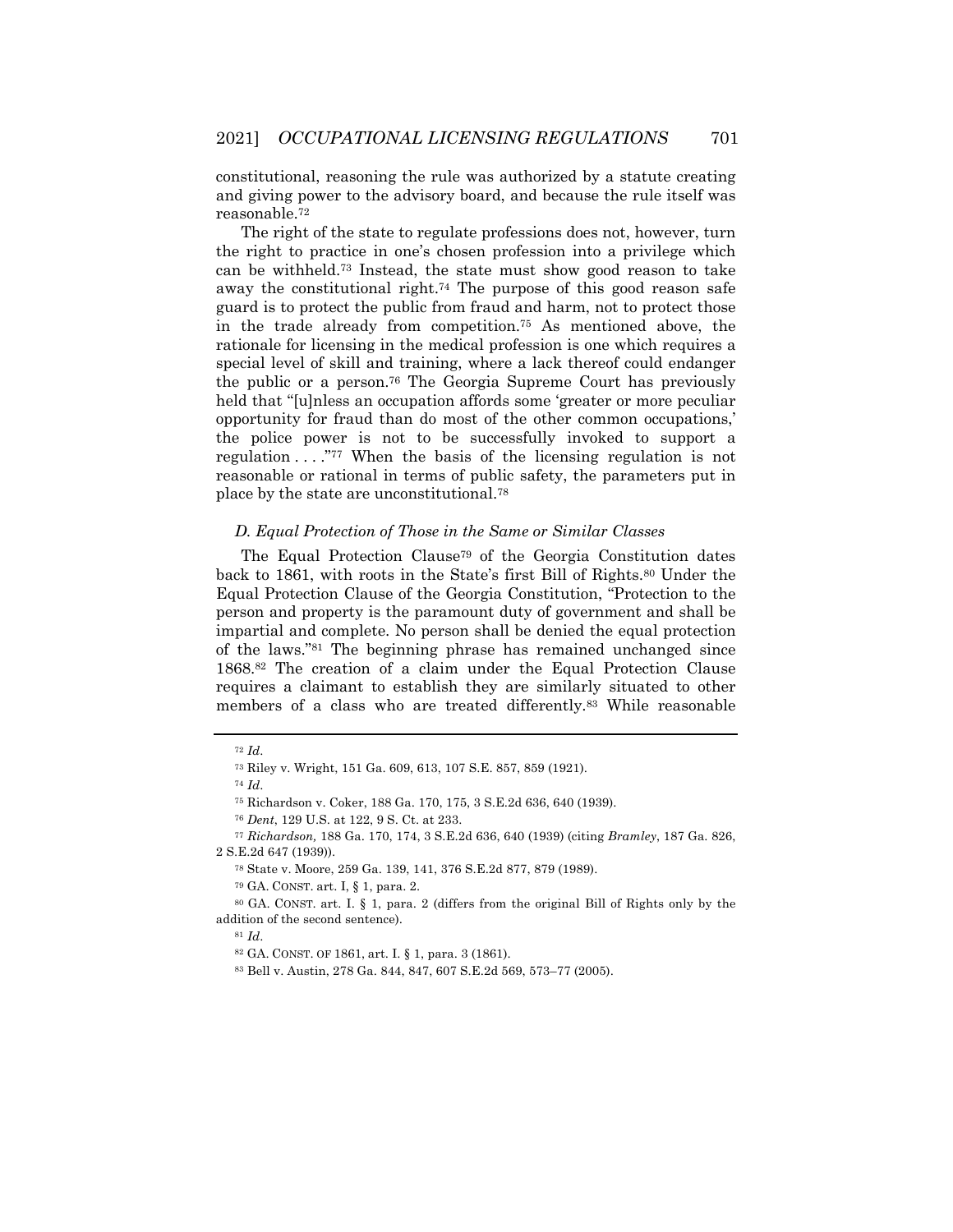classification is allowed, the classifications must be based on a real or substantial distinction, "bearing a reasonable and just relation to the things in respect to which such classification is imposed . . . ."84

In 1910, the Georgia Supreme Court struck down an ordinance in the City of Atlanta which required plumbers or those of the like to submit to a written examination before obtaining their license.<sup>85</sup> Plumbing firms could bypass this licensing examination requirement.<sup>86</sup> As long as one employee from a plumbing firm had a license, then all other employees could also obtain licenses.87 The ordinance arbitrarily distinguished between those who were employed with a plumbing firm, and those who were not, thus making it discriminatory and therefore void.88 This challenge to the Equal Protection Clause was one of the first which pertained to licensing, and set the stage for similar rulings invalidating occupational licensing laws on the grounds of equal protection.

Following the above referenced precedent, the Georgia Supreme Court has consistently held that those who perform the same work are similarly situated for equal protection purposes.89 For instance, the Georgia Supreme Court in *Gregory v. Quarles90* failed to ascertain a difference between plumbers who were performing repair work in the City of Atlanta, and those who were performing original work.91 The court thus struck down a law which exempted plumbers who worked on sewer connections that had already been made from taking an examination, while requiring those who worked on new sewer connections to take an examination.92

Likewise, in *Southeastern Electric Co. v. Atlanta93*, the Georgia Supreme Court again struck down a law which treated members of the same class differently.94 The court held the ordinance unconstitutional due to the absence of a substantial difference or risk of harm related to

- <sup>89</sup> *Jenkins*, 216 Ga. 538, 118 S.E.2d 91.
- <sup>90</sup> 172 Ga. 45, 157 S.E. 306 (1931).

<sup>92</sup> *Id*. at 46–47, 157 S.E. at 307.

<sup>84</sup> S. R. Co. v. Greene, 216 U.S. 400, 417, 30 S. Ct. 287, 291 (1910).

<sup>85</sup> *Henry*, 133 Ga. at 887, 67 S.E. at 393.

<sup>86</sup> *Id.* at 885, 67 S.E. at 392–93.

<sup>87</sup> *Id.*

<sup>88</sup> *Id*. at 886–87, 67 S.E. at 392–93.

<sup>91</sup> *Id.* at 49, 157 S.E. at 308.

<sup>93</sup> 179 Ga. 514, 176 S.E. 400 (1932).

<sup>94</sup> *Id*. at 514, 286 S.E.2d at 402–03 (holding that a license requirement for electricians who work on new structures, but not existing ones, is unconstitutional on equal protection grounds).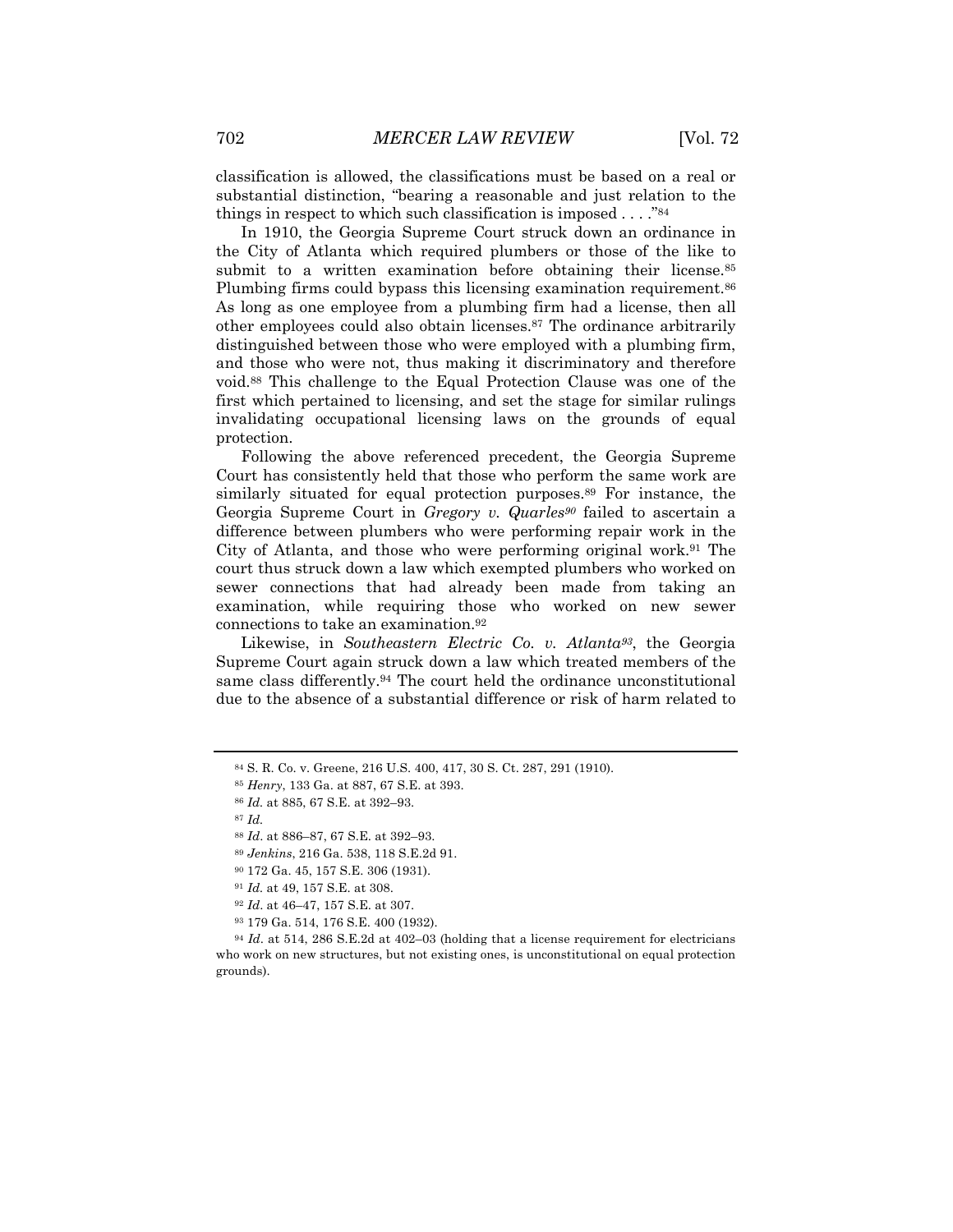the type of work performed.95 Following this decision, in 1939, The Georgia Supreme Court invalidated a law requiring photographers to obtain photography licenses in order to participate in the trade for a profit.96 The court held photography does not "afford any greater or more particular opportunity for fraud than do most of the other common occupations of life."97

Continuing the trend of protecting those who are seeking licensure by the state, in *Jenkins v. Manry*,98 The Georgia Supreme Court held that plumbers and steam fitters who were not employed by public utility corporations were in the same class as plumbers and steam fitters who were employed by public utility corporations.99 The court reasoned that a statute requiring the examination of those who are not employees of public-entity corporations while exempting the employees of public-entity corporations is discriminatory.100 Deeming the statute void, the court debunked the argument which claimed there is a larger risk of public harm from those who are not employed by public-entity corporations than those who are.101

Turning to the standards for determining whether a statute or ordinance violates the Equal Protection Clause of the Georgia Constitution, the Georgia Supreme Court established a test used to determine whether government classifications were reasonable and have a fair and substantial relationship to the objectives of the city or government.102 Employing this test for the first time, the Georgia Supreme Court in *Indep. Gasoline Co. v. Bureau of Unemployment Comp.103* noted "a classification must be reasonable and have fair and substantial relation to the object of the legislation,"104 thus invalidating an unemployment provision on the grounds that it was unconstitutional.105 The Georgia Supreme Court again applied this standard in *Geele v. State*,106 striking down another law on the grounds

<sup>105</sup> *Id.*

<sup>95</sup> *Id*.

<sup>96</sup> *Bramley*, 187 Ga. at 832, 2 S.E.2d at 650.

<sup>97</sup> *Id*. at 838, 2 S.E.2d at 653.

<sup>98</sup> 216 Ga. 538, 118 S.E.2d 91 (1961).

<sup>99</sup> *Id*. at 545–46, 118 S.E.2d at 97.

<sup>100</sup> *Id*.

<sup>101</sup> *Id*.

<sup>102</sup> City of Atlanta v. Watson, 267 Ga. 185, 475 S.E.2d 896 (1996).

<sup>103</sup> 190 Ga. 613, 10 S.E.2d 58 (1940).

<sup>104</sup> *Id.* at 616, 10 S.E.2d at 60.

<sup>106</sup> 202 Ga. 381, 43 S.E.2d 254 (1947).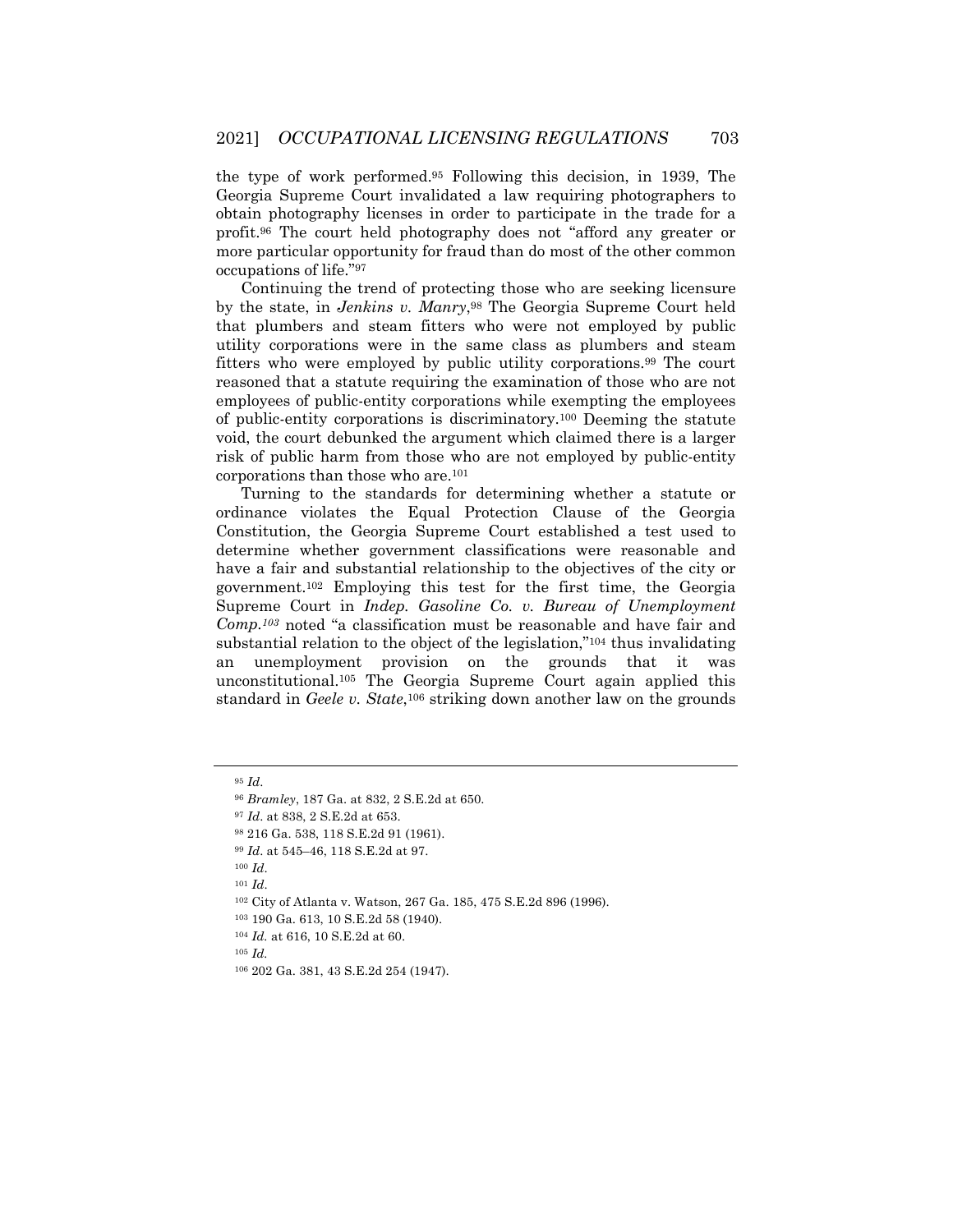of equal protection.107 The court rationalized its decision based off the lack of a relationship between the amount a hotel charged guests and overall fire danger to the structure, thus making the classification arbitrary.108

#### IV. COURT'S RATIONALE

In *Jackson v. Raffensperger*, the Georgia Supreme Court dissected two issues, whether the Georgia Lactation Consultant Practice Act (Act) was constitutional under the Due Process Clause and under the Equal Protection Clause of the Georgia Constitution.109 Relying heavily on several of the aforementioned cases, the Georgia Supreme Court held the Act violated both the LC's afforded due process rights and their equal protection rights.110 In reaching its decision, the court first looked at the Due Process Clause, and whether it entitles a person to pursue an occupation of their choice, free from government interference.<sup>111</sup> Turning to relevant case law, the court cited a laundry list of cases where it previously affirmed that a person does in fact have the constitutional right to pursue an occupation of their choosing.112 Focusing on *Bramley v. State* and *Jenkins v. Manry*, the court confirmed it previously held statutes which prevent a person from seeking the occupation of their choice are unconstitutional, thus demonstrating the trial court erred in concluding an individual has no right to pursue the occupation of their choosing.113

Next, the court focused on dismantling the trial court's basis for its findings. Starting with *Brown v. State Board of Examiners of Psychologists*, the court rejected the Georgia Court of Appeal's previous holding that those in the healthcare field do not have a constitutional right to practice since such a right "is subordinate to the state's right to regulate such a profession."114 Both *Brown* and the trial court decision in this case cited to *Pace v. Smith* and *Baranan v. State Board of Nursing Home Administrators*, where the courts ruled both regulations

<sup>107</sup> *Id*. at 387–88, 43 S.E.2d at 258. The statute required hotels and inns to maintain proper fire escapes unless they charged their guests less than two dollars per day for the duration of their stay. However, there was no increase in risk between the guests charged different rates, and both were similarly situated. *Id*.

<sup>108</sup> *Id*.

<sup>109</sup> *Jackson,* 308 Ga. at 736–37, 843 S.E.2d at 578.

<sup>110</sup> *Id*. at 742, 843 S.E.2d at 581.

<sup>111</sup> *Id*. at 740, 843 S.E.2d at 580.

<sup>112</sup> *Id*.

<sup>113</sup> *Id*. The occupations in the cases consisted of photography and plumbing. *Id.*

<sup>114</sup> *Jackson,* 308 Ga. at 740, 843 S.E.2d at 580 (quoting *Brown*, 190 Ga. App. 311, 312, 378 S.E.2d. 718 (1989)).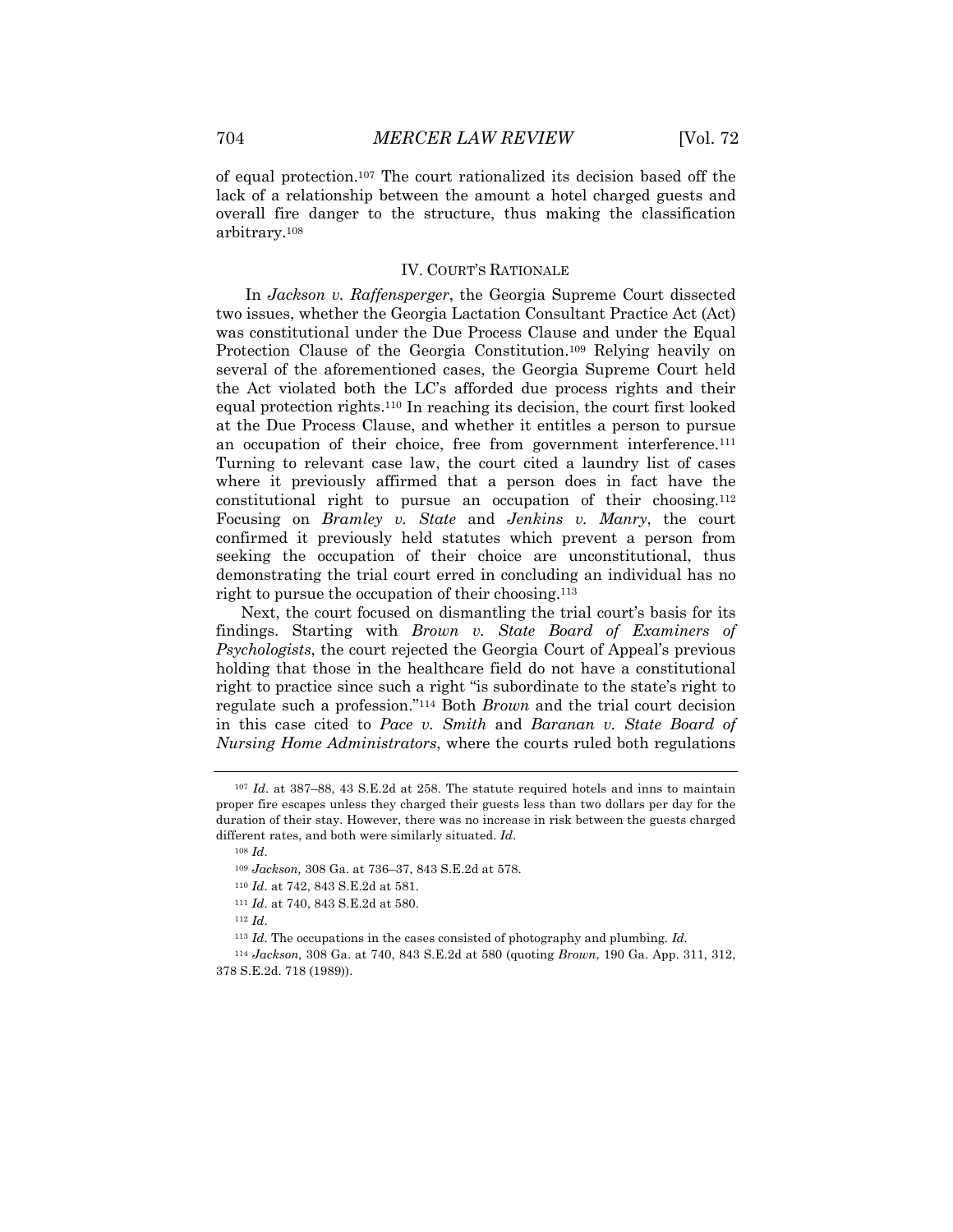within the respective cases were constitutional.115 Beginning with *Pace*, this court quickly distinguished the case from *Brown* since *Pace*  involved a challenge to a ruling regarding the Georgia Bar Examiners, which has nothing to do with the practice of a healthcare profession.<sup>116</sup>

Turning next to *Baranan*, the Georgia Supreme Court acknowledged the Georgia Court of Appeals previous holding that "the right to practice any profession or occupation is a necessarily valuable right and is entitled to constitutional protection,"117 before it began to analyze whether the rules in question violated the constitutional rights of the appellant.118 While the court in *Baranan* later held the rules in question were constitutional, the court never agreed to the notion that a person has no right to pursue the occupation of their choice in healthcare under the Georgia Constitution.119 The Georgia Supreme Court reasoned *Baranan* stands for the proposition that "an individual's due process right to practice healthcare is subject to reasonable regulation by the State."120 This reasoning made it evident that the Georgia Court of Appeals in *Brown* erred in concluding to the contrary, and the trial court in *Jackson* erred in concluding that the Georgia Constitution does not protect one's right to pursue an occupation of their choosing, free from unreasonable government interference.<sup>121</sup> Thus, the Georgia Supreme Court held that Mary Jackson and ROSE possess a valid Due Process claim.122

Looking next to the Equal Protection Clause of the Georgia Constitution, the Georgia Supreme Court concluded the trial court also erred in failing to find CLCs and IBCLCs similarly situated.123 The Georgia Supreme Court first reaffirmed the notion that the Equal Protection Clause requires the State to treat similarly situated individuals in a similar way.124 Next, the court further specified the clause applies to members who fall within the same class.125 The court outlined a long history, specifically referencing *Jenkins v. Manry*,

<sup>119</sup> *Id*.

<sup>120</sup> *Jackson,* 308 Ga. at 741, 843 S.E.2d at 581.

<sup>121</sup> *Id. at* 741, 843 S.E.2d at 581.

<sup>123</sup> *Id*.

<sup>125</sup> *Id*.

<sup>115</sup> *Jackson,* 308 Ga. at 740, 843 S.E.2d at 580.

<sup>116</sup> *Id.*

<sup>117</sup> *Id*. at 741, 843 S.E.2d at 580–81. (quoting *Baranan*, 143 Ga. App. 605, 606, 239 S.E.2d. 533, 535 (1977)).

<sup>118</sup> *Id*.

<sup>122</sup> *Id.*

<sup>124</sup> *Jackson,* 308 Ga. at 741–42, 843 S.E.2d at 580–81 (citing Bell v. Austin, 278 Ga. 844, 607 S.E.2d 569 (2005)).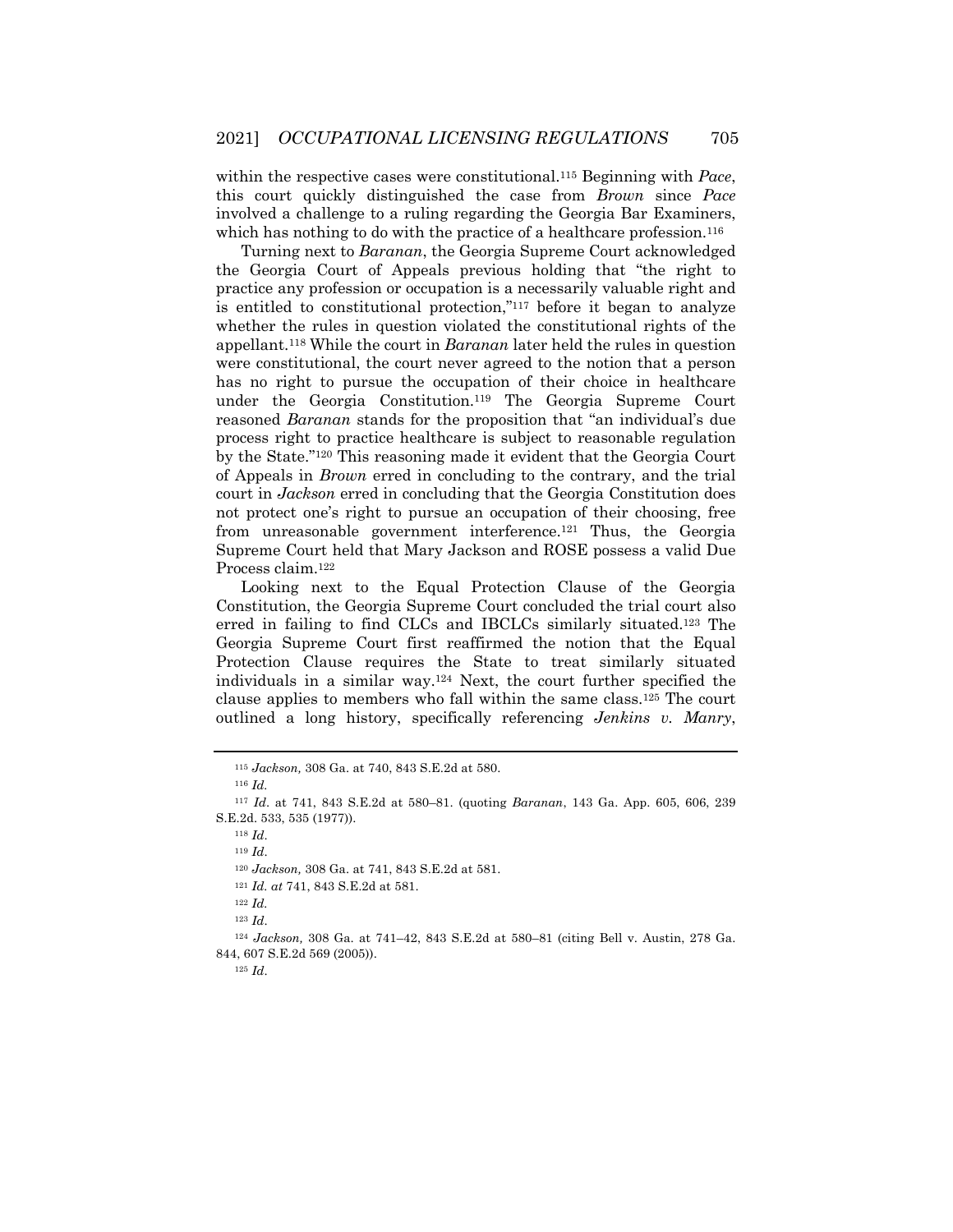*Gregory v. Quarles*, and *Southeastern Electric Co. v. Atlanta* as instances where it consistently acknowledged individuals who perform the same type of work are similarly situated for equal protection purposes.126

When applying the legal precedent outlined above, the Georgia Supreme Court held IBCLCs and CLCs are similarly situated due to their facilitation of the same lactation care and services, during which both are equally competent to provide lactation care and services to mothers and babies alike.127 While the certification requirements for IBCLCs and CLCs are different, the court reasoned even though different credentials are obtained, this reason alone is not enough to establish the differences necessary for IBCLCs and CLCs to be in different classes.128 Thus, the court laid groundwork toward removing arbitrary licenses that recognize little to no differences between those who qualify, and those who do not.

To conclude, the Georgia Supreme Court boiled its opinion down to the analyzation of the Act through the lenses of the Due Process Clause and the Equal Protection Clause of the Georgia Constitution. After addressing the vast legal precedent regarding the right to fair and equal treatment when choosing an occupation, and the ability to freely choose one's occupation without unreasonable government interference, the court concluded the statute violated the rights of LCs, thus remanding the case to the lower court for reconsideration.129 The statute may have been deemed reasonable had there been tangible differences between the two certifications besides just the credentials, or had there been a risk of public harm or fraud without the regulation. However, without a greater distinction, the Act fails to survive when viewed through the lenses of the Due Process Clause and the Equal Protection Clause.130

#### V. IMPLICATIONS

First, the Georgia Supreme Court broke significant constitutional ground in their application of the Due Process Clause and the Equal Protection Clause to state-mandated occupational licenses. The court established that it will strike down indefensible licensing statutes which only seek to exclude members of a class.131 This firm stance by

<sup>126</sup> *Id.* at 741–42, 843 S.E.2d at 581.

<sup>127</sup> *Id.* at 742, 843 S.E.2d at 581.

<sup>128</sup> *Id.* 

<sup>129</sup> *Id.* at 742, 843 S.E.2d at 581.

<sup>130</sup> *Id.* at 741–42, 843 S.E.2d at 581.

<sup>131</sup> *Id.*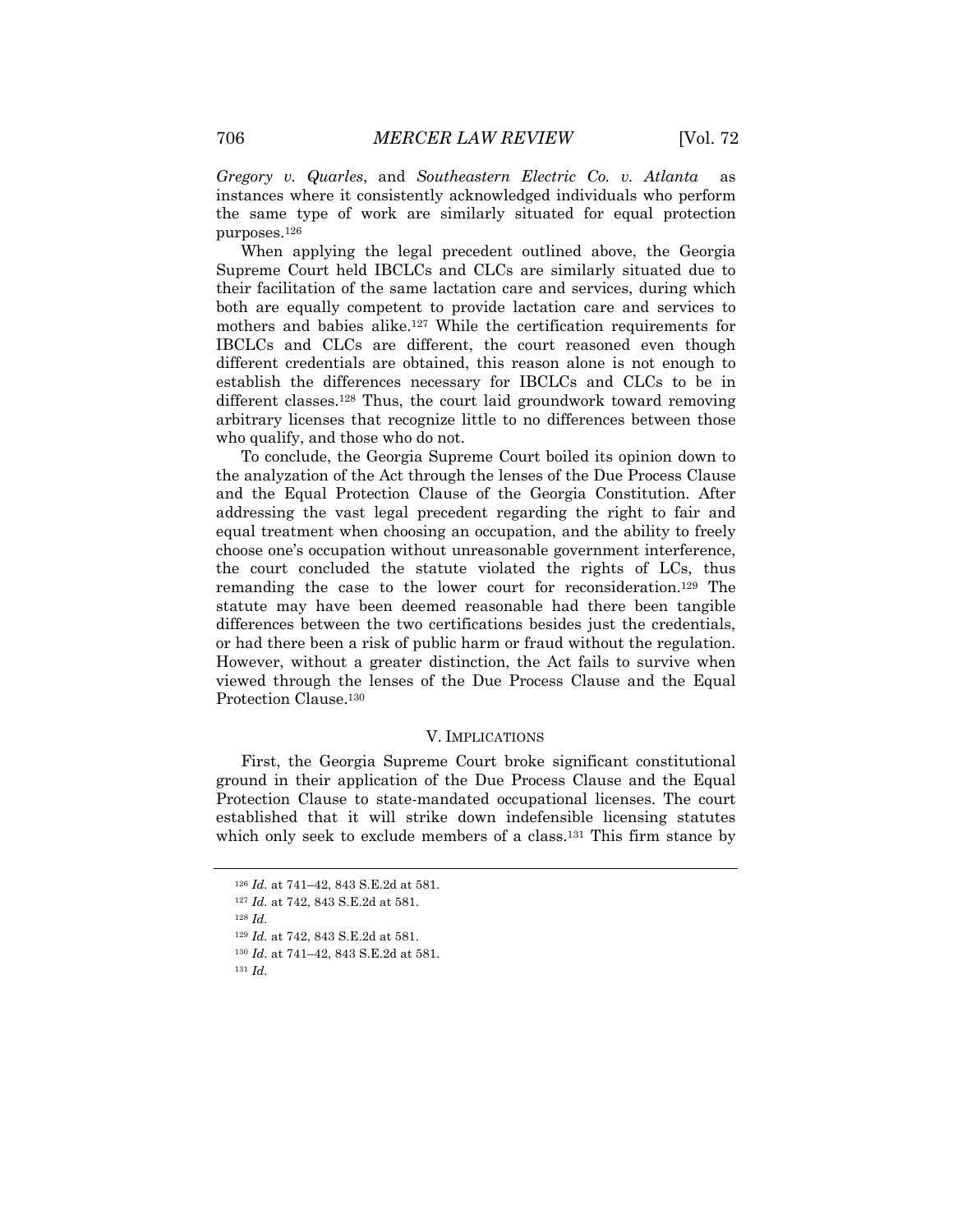the court helps to progress the growing idea the State should not have the power to license any occupation it deems necessary for reasons such as increased revenue or to reduce competition in the field.132 The Georgia Supreme Court's attempt to rein in the police powers of the Georgia General Assembly through requiring licensing regulations to serve a legitimate public interest consequently allows for increased occupational freedom amongst Georgians.133

Second, with the downfall of arbitrary occupational licensing comes a newfound autonomy for those seeking to practice a specific profession.134 The relaxation in state mandated licensing requirements allows for an increase in lactation consultants within the state, with an anticipated rise in healthcare professionals and other professionals on the horizon as more regulations are deemed invalid.135 Similarly, relaxed licensing requirements will increase the geographic mobility of lactation consultants as well as allow for additional interstate work.136 This movement away from arbitrary healthcare profession licensing requirements opens the door for an increase in telemedicine and an increase in the presence of professionals across the state, specifically in rural Georgia.137

Third, there is no data suggesting that the movement towards relaxed professional licensing risks harm to the public.138 There is no substantial foundation for restricting licensure, reimbursement, or support of LCs to just IBCLCs.<sup>139</sup> The restrictions do not contribute to existing efforts to support breastfeeding, nor are they associated with higher quality care.<sup>140</sup> Instead, these regulations are the result of lobbying efforts across multiple states, meant to promote IBCLC certification as a requirement for licensing while discrediting other avenues of certification.141 An increase in unlicensed professionals,

<sup>132</sup> *Bramley*, 187 Ga. at 837, 2 S.E.2d at 652–53; *Felton*, 4 Ga. App. at 186, 61 S.E. at 28.

<sup>133</sup> *See Felton*, 4 Ga. App. at 187, 61 S.E. at 28; *Jackson,* 308 Ga. at 738, 843 S.E.2d at 579.

<sup>134</sup> *See* Gabriel Scheffler, *Unlocking Access to Health Care: A federalist Approach to Reforming Occupational Licensing*, 29 HEALTH MATRIX 293, 298.

<sup>135</sup> *Jackson,* 308 Ga. at 737–38, 843 S.E.2d at 579.

<sup>136</sup> Scheffler, *supra* at 297–98.

<sup>137</sup> *See id.; Jackson,* 308 Ga. at 737–38, 843 S.E.2d at 579.

<sup>138</sup> FED. TRADE COMM'N, EXAMINING HEALTH CARE COMPETITION 9 (2014), https://www.ftc.gov/system/files/documents/public\_comments/2014/04/00150-89997.pdf.

<sup>139</sup> *Id.* at 4.

<sup>140</sup> *Id.*

<sup>141</sup> *See* FED. TRADE COMM'N, EXAMINING HEALTH CARE COMPETITION, 6 (2014), https://www.ftc.gov/system/files/documents/public\_comments/2014/04/00150-89997.pdf.